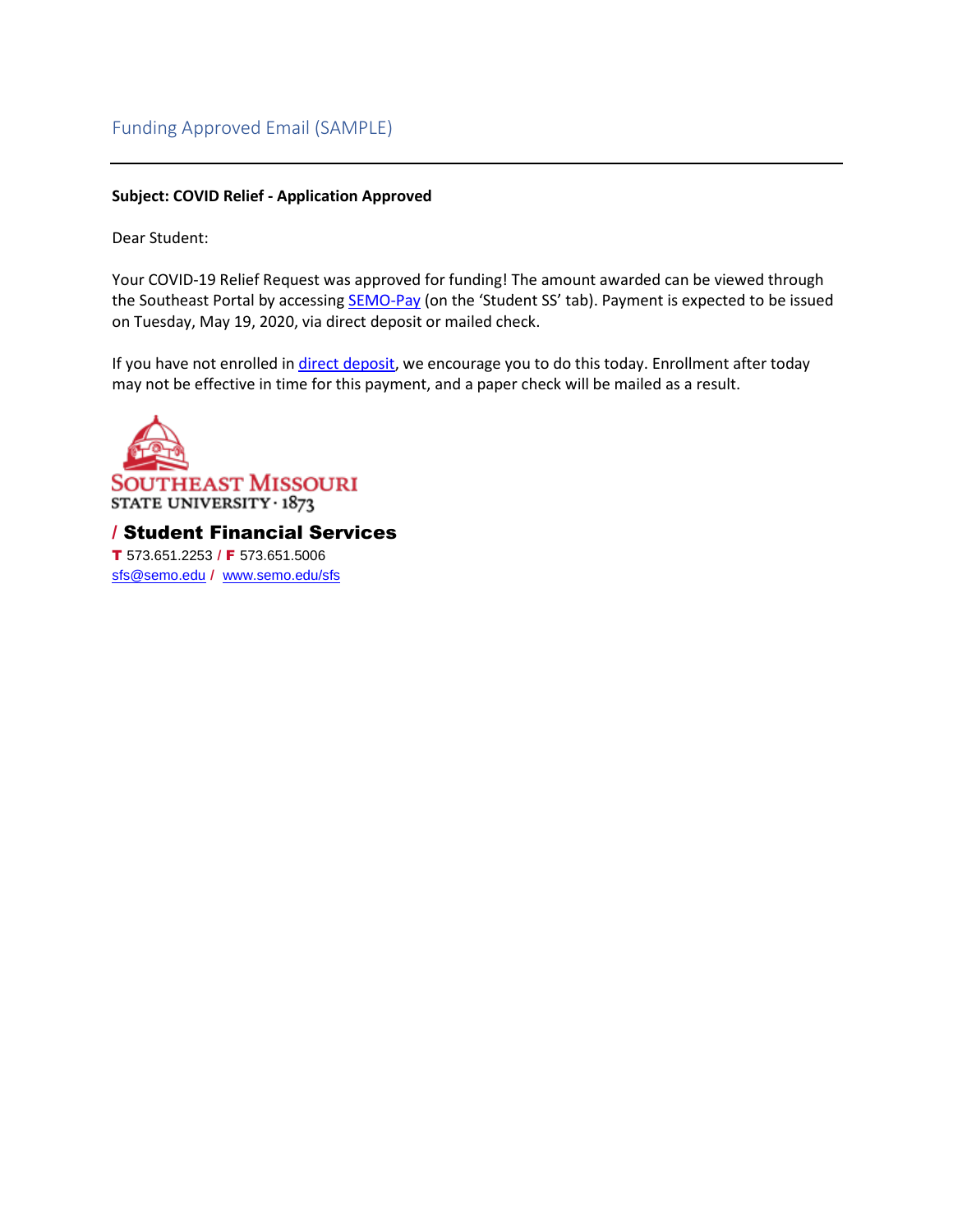# Application Pending Email - No FAFSA (SAMPLE)

### **Subject: COVID Relief - Application Pending (No FAFSA)**

Dear Student:

Your COVID-19 Relief Request is pending and cannot be approved at this time. According to our records, you have not submitted a 2019-20 FAFSA, which is required to confirm your eligibility. You can complete your 2019-20 FAFSA at [https://fafsa.gov.](https://fafsa.gov/) Your COVID-19 Relief Request will be automatically reviewed weekly, to determine if your eligibility has changed. You do not need to notify us when your FAFSA has been submitted.

If you are not enrolled in *direct deposit*, we encourage you to enroll in this service to expedite payment, should your application be approved.



/ Student Financial Services T 573.651.2253 / F 573.651.5006 [sfs@semo.edu](mailto:sfs@semo.edu) / [www.semo.edu/sfs](http://www.semo.edu/sfs)